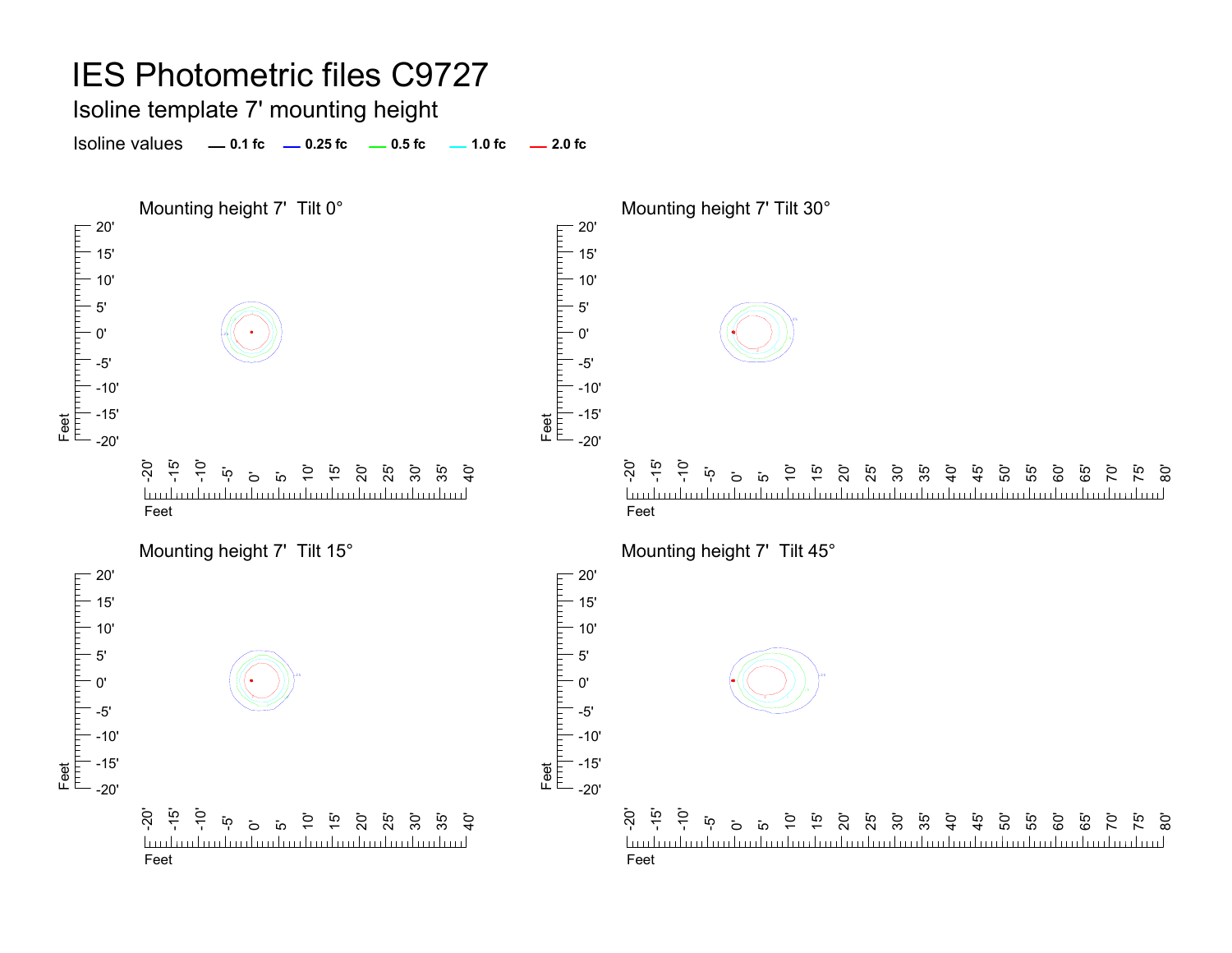Isoline template 9' mounting height

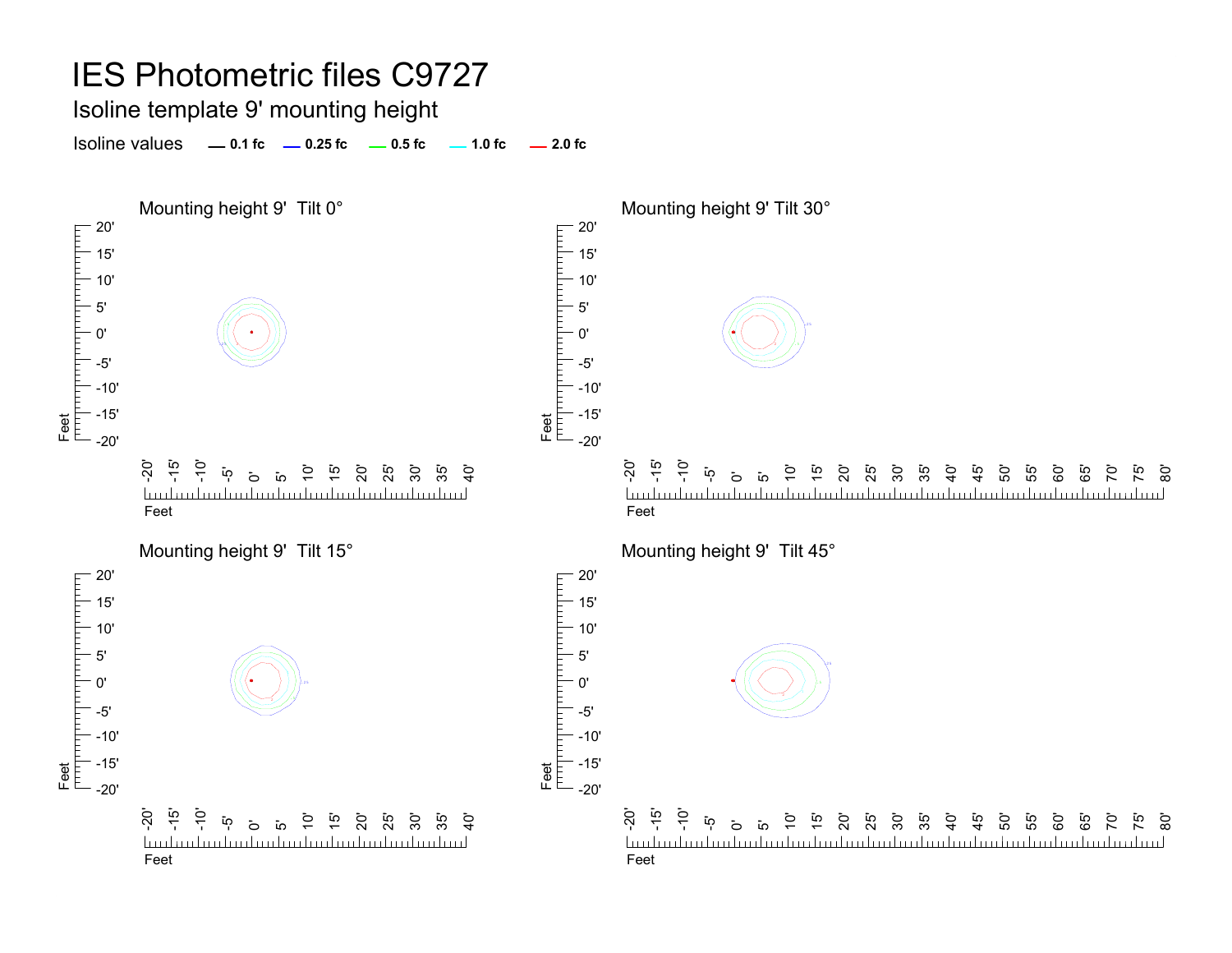#### Isoline template 11' mounting height

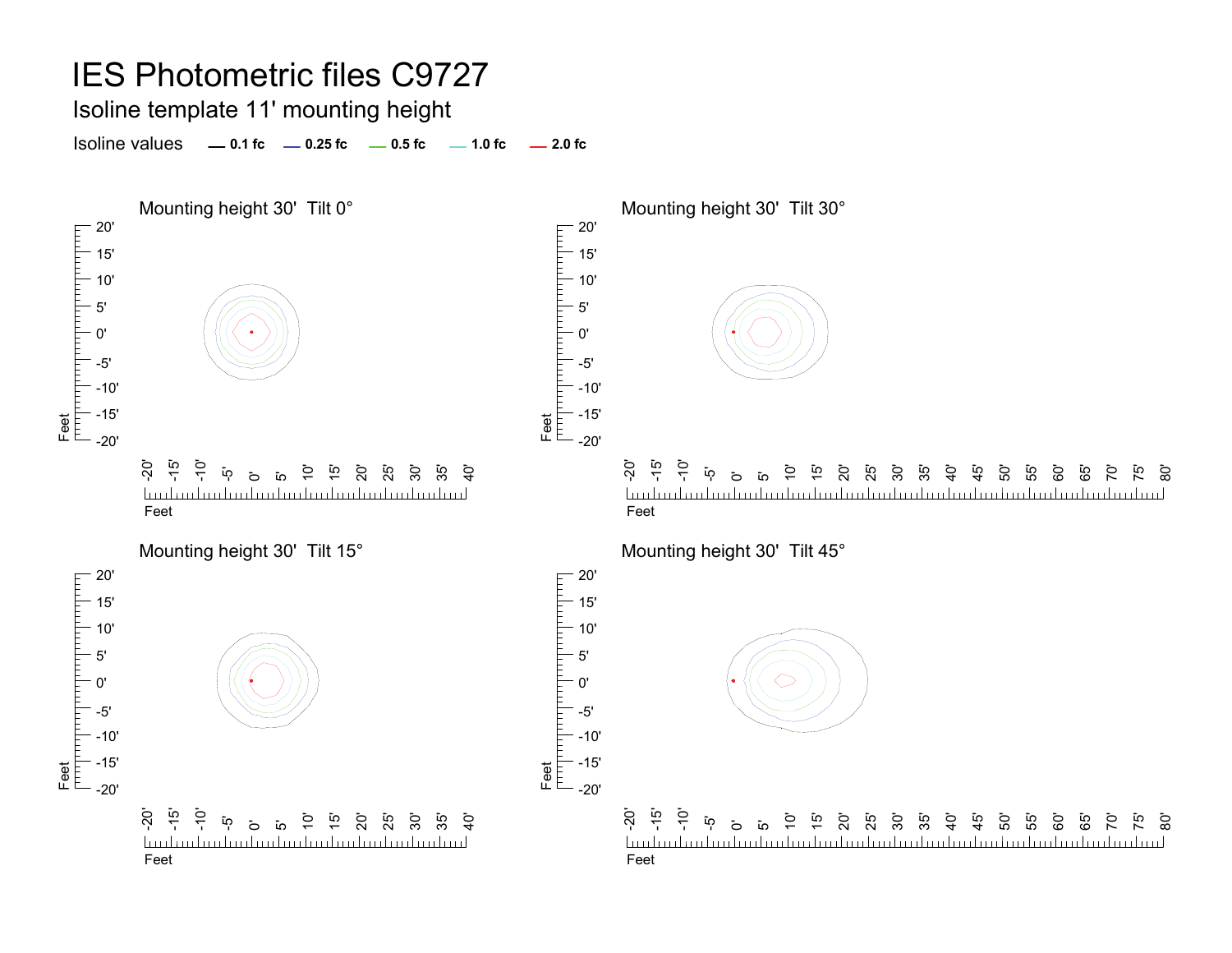Isoline template 15' mounting height

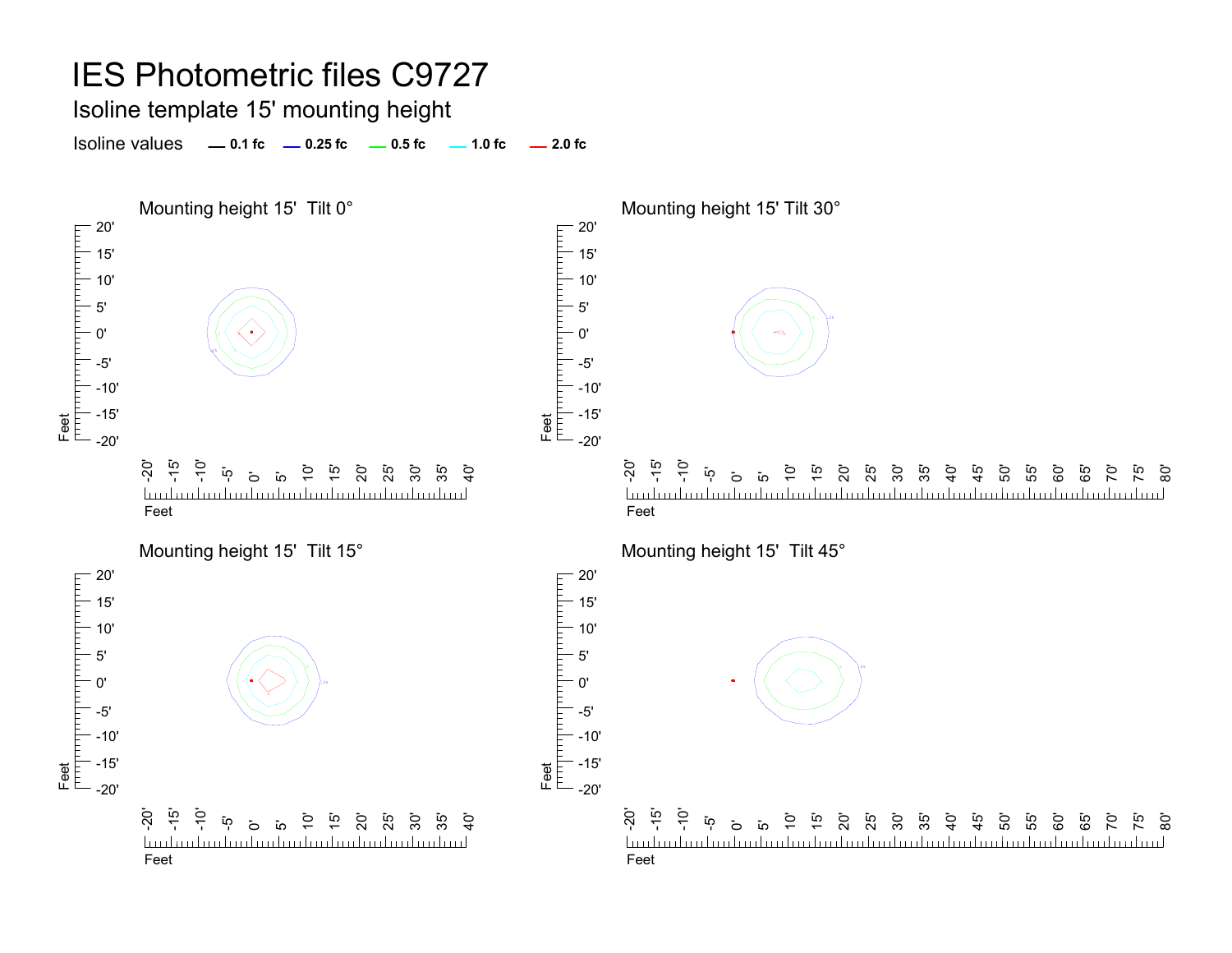Isoline template 20' mounting height

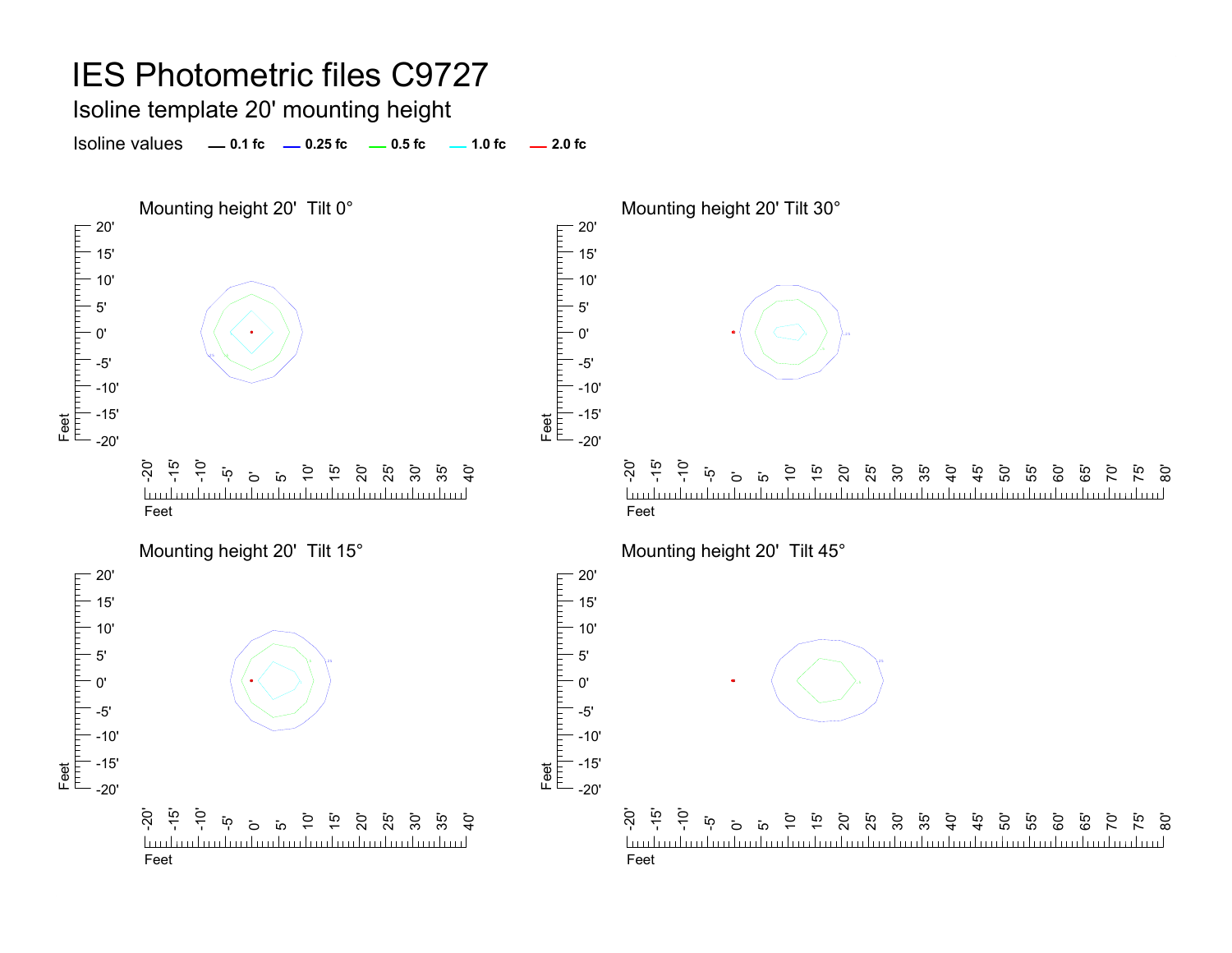Isoline template 25' mounting height

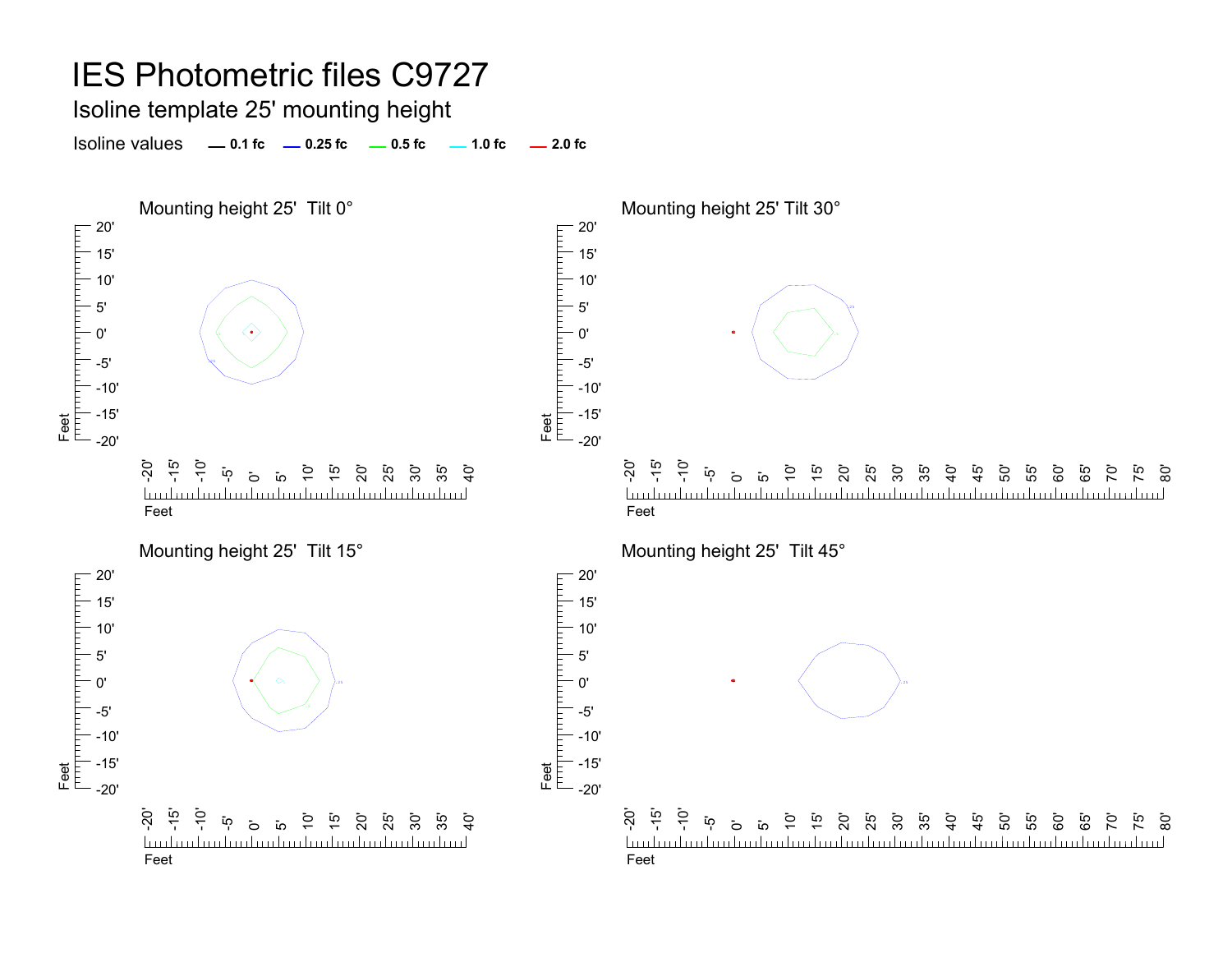Isoline template 30' mounting height